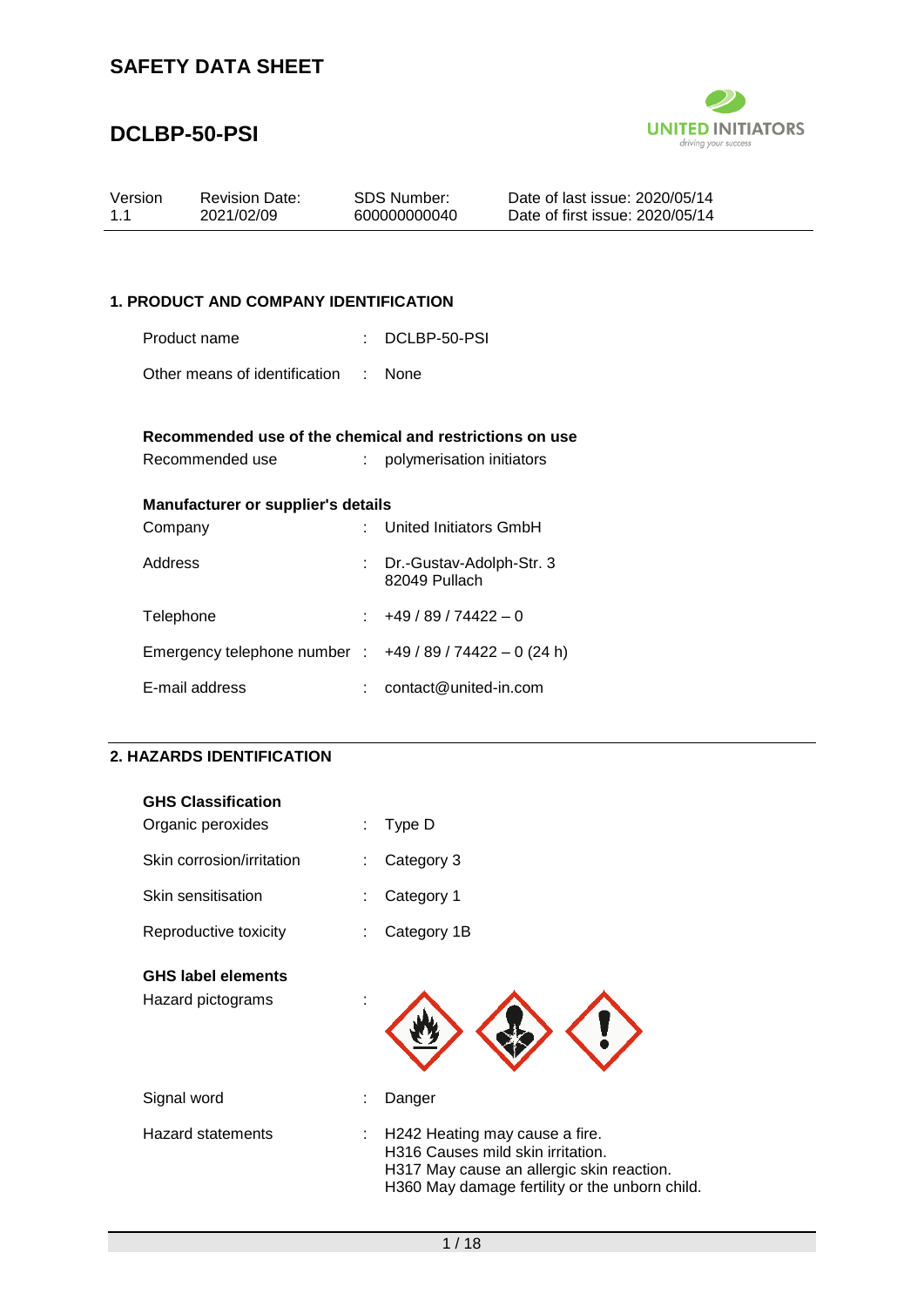## **DCLBP-50-PSI**



| Version | <b>Revision Date:</b> | SDS Number:  | Date of last issue: 2020/05/14  |
|---------|-----------------------|--------------|---------------------------------|
| 1.1     | 2021/02/09            | 600000000040 | Date of first issue: 2020/05/14 |

Precautionary statements :

#### **Prevention:**

P201 Obtain special instructions before use.

P202 Do not handle until all safety precautions have been read and understood.

P210 Keep away from heat/ sparks/ open flames/ hot surfaces. No smoking.

P220 Keep/Store away from clothing/ strong acids, bases, heavy metal salts and other reducing substances /combustible materials.

P234 Keep only in original container.

P261 Avoid breathing dust/ fume/ gas/ mist/ vapours/ spray. P272 Contaminated work clothing should not be allowed out of the workplace.

P280 Wear protective gloves/ protective clothing/ eye protection/ face protection.

#### **Response:**

P302 + P352 IF ON SKIN: Wash with plenty of water. P308 + P313 IF exposed or concerned: Get medical advice/ attention.

P333 + P313 If skin irritation or rash occurs: Get medical advice/ attention.

P362 + P364 Take off contaminated clothing and wash it before reuse.

#### **Storage:**

P405 Store locked up. P410 Protect from sunlight. P411 + P235 Store at temperatures not exceeding 30 °C/86 °F. Keep cool. P420 Store away from other materials.

#### **Disposal:**

P501 Dispose of contents/ container to an approved waste disposal plant.

### **Other hazards which do not result in classification**

None known.

#### **3. COMPOSITION/INFORMATION ON INGREDIENTS**

| Substance / Mixture | : Mixture                   |
|---------------------|-----------------------------|
| Chemical nature     | : Organic Peroxide<br>paste |

#### **Components**

| <b>Chemical Name</b>               | CAS-No.        | Concentration (% w/w) |
|------------------------------------|----------------|-----------------------|
| Bis-(2,4-dichlorobenzoyl) peroxide | $133 - 14 - 7$ | $>= 45 - 50$          |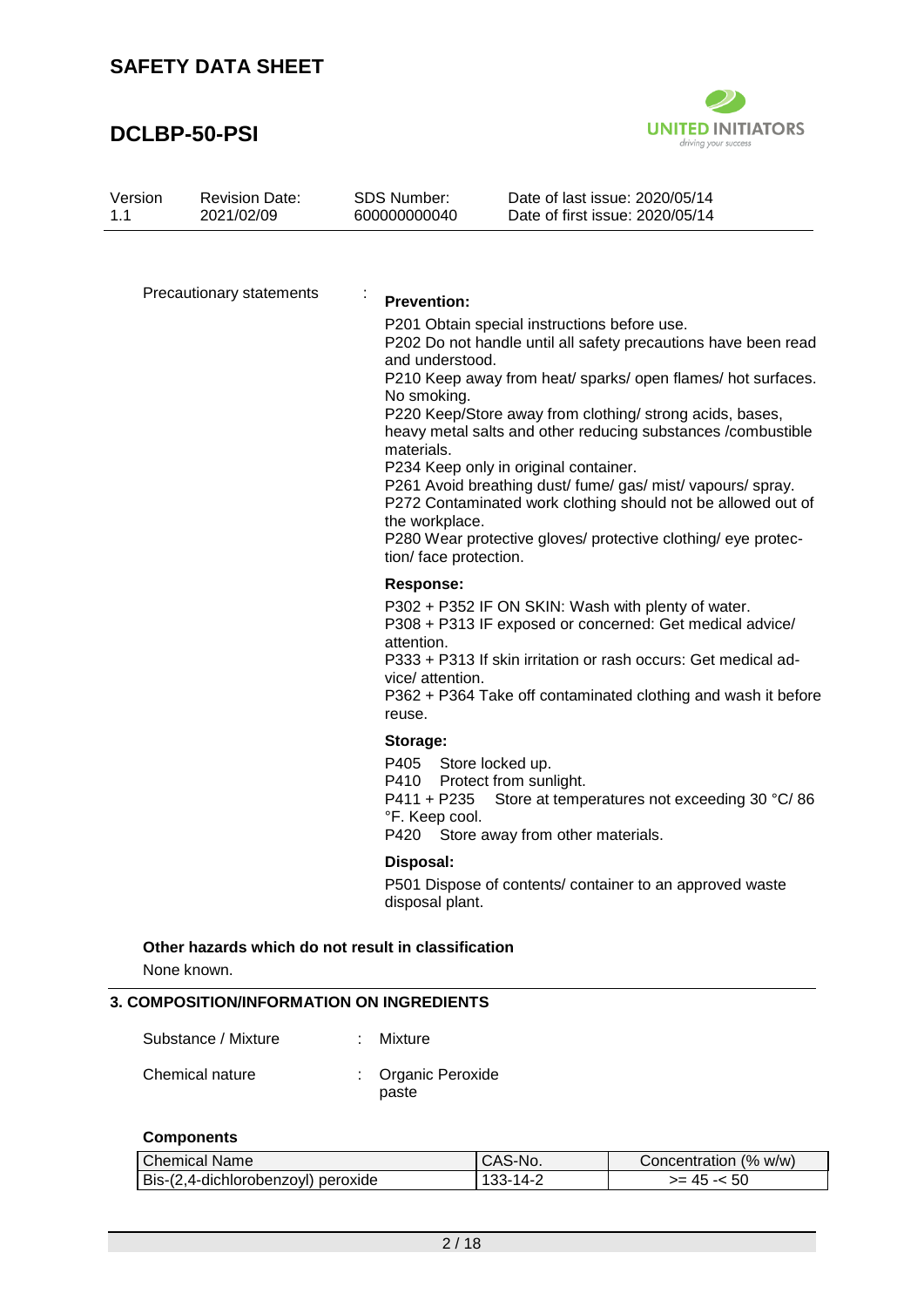# **DCLBP-50-PSI**



| Version<br>1.1 | <b>Revision Date:</b><br>2021/02/09                    | <b>SDS Number:</b><br>600000000040                             | Date of last issue: 2020/05/14<br>Date of first issue: 2020/05/14                                                                                                                                                                                            |
|----------------|--------------------------------------------------------|----------------------------------------------------------------|--------------------------------------------------------------------------------------------------------------------------------------------------------------------------------------------------------------------------------------------------------------|
|                | <b>4. FIRST AID MEASURES</b>                           |                                                                |                                                                                                                                                                                                                                                              |
|                | General advice                                         | Move out of dangerous area.<br>Call a physician immediately.   | Show this safety data sheet to the doctor in attendance.<br>Do not leave the victim unattended.                                                                                                                                                              |
|                | First aid measures for different exposure routes       |                                                                |                                                                                                                                                                                                                                                              |
| If inhaled     |                                                        | advice.                                                        | If unconscious, place in recovery position and seek medical<br>If symptoms persist, call a physician.<br>If breathed in, move person into fresh air.                                                                                                         |
|                | In case of skin contact                                | and shoes.<br>If on clothes, remove clothes.                   | In case of contact, immediately flush skin with plenty of water<br>for at least 15 minutes while removing contaminated clothing<br>Wash contaminated clothing before re-use.<br>If on skin, rinse well with water.<br>If symptoms persist, call a physician. |
|                | In case of eye contact                                 | Remove contact lenses.<br>Protect unharmed eye.                | In the case of contact with eyes, rinse immediately with plenty<br>of water and seek medical advice.<br>Keep eye wide open while rinsing.<br>If eye irritation persists, consult a specialist.                                                               |
|                | If swallowed                                           | Keep respiratory tract clear.<br>Call a physician immediately. | Rinse mouth thoroughly with water.                                                                                                                                                                                                                           |
| delayed        | Most important symptoms<br>and effects, both acute and | Causes mild skin irritation.                                   | May cause an allergic skin reaction.<br>May damage fertility or the unborn child.                                                                                                                                                                            |
|                | Protection of first-aiders                             |                                                                | First Aid responders should pay attention to self-protection<br>and use the recommended protective clothing                                                                                                                                                  |
|                | Notes to physician                                     |                                                                | Treat symptomatically and supportively.                                                                                                                                                                                                                      |

#### **5. FIREFIGHTING MEASURES**

| Suitable extinguishing media      | Water spray jet<br>Alcohol-resistant foam<br>Carbon dioxide (CO2)<br>Dry chemical |
|-----------------------------------|-----------------------------------------------------------------------------------|
| Unsuitable extinguishing<br>media | : High volume water jet                                                           |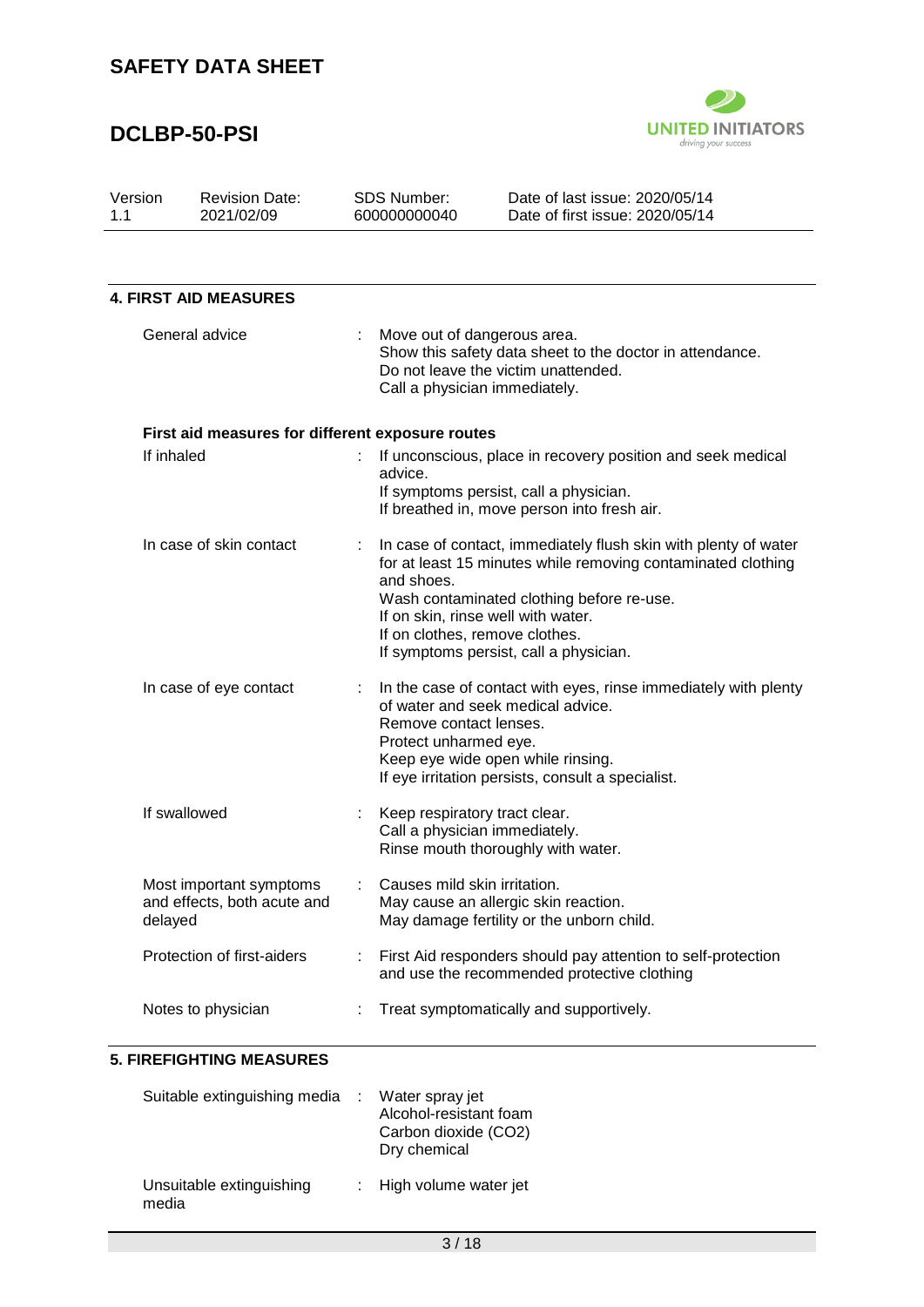# **DCLBP-50-PSI**



| Version<br>1.1 | <b>Revision Date:</b><br>2021/02/09                |              | <b>SDS Number:</b><br>600000000040               | Date of last issue: 2020/05/14<br>Date of first issue: 2020/05/14                                                                                                                                                                                                                                                                                                                                                           |
|----------------|----------------------------------------------------|--------------|--------------------------------------------------|-----------------------------------------------------------------------------------------------------------------------------------------------------------------------------------------------------------------------------------------------------------------------------------------------------------------------------------------------------------------------------------------------------------------------------|
|                |                                                    |              |                                                  |                                                                                                                                                                                                                                                                                                                                                                                                                             |
| fighting       | Specific hazards during fire-                      | water.       | may auto-ignite.<br>The product burns violently. | Contact with incompatible materials or exposure to tempera-<br>tures exceeding SADT may result in a self-accelerating de-<br>composition reaction with release of flammable vapors which<br>Flash back possible over considerable distance.<br>Vapours may form explosive mixtures with air.<br>The product will float on water and can be reignited on surface<br>Cool closed containers exposed to fire with water spray. |
| ods            | Specific extinguishing meth-                       | ÷            |                                                  | Collect contaminated fire extinguishing water separately. This<br>must not be discharged into drains.<br>Fire residues and contaminated fire extinguishing water must<br>be disposed of in accordance with local regulations.<br>Use extinguishing measures that are appropriate to local cir-<br>cumstances and the surrounding environment.                                                                               |
|                |                                                    | fire.<br>SO. |                                                  | Do not use a solid water stream as it may scatter and spread<br>Remove undamaged containers from fire area if it is safe to do<br>Use water spray to cool unopened containers.                                                                                                                                                                                                                                              |
|                | Special protective equipment :<br>for firefighters |              | essary.                                          | Wear self-contained breathing apparatus for firefighting if nec-<br>Use personal protective equipment.                                                                                                                                                                                                                                                                                                                      |

### **6. ACCIDENTAL RELEASE MEASURES**

| Personal precautions, protec-:<br>tive equipment and emer-<br>gency procedures |   | Use personal protective equipment.<br>Avoid dust formation.<br>Avoid breathing dust.<br>Remove all sources of ignition.<br>Follow safe handling advice and personal protective equip-<br>ment recommendations.<br>Never return spills in original containers for re-use.<br>Treat recovered material as described in the section "Disposal<br>considerations". |
|--------------------------------------------------------------------------------|---|----------------------------------------------------------------------------------------------------------------------------------------------------------------------------------------------------------------------------------------------------------------------------------------------------------------------------------------------------------------|
| Environmental precautions                                                      |   | : Prevent product from entering drains.<br>Prevent further leakage or spillage if safe to do so.<br>If the product contaminates rivers and lakes or drains inform<br>respective authorities.                                                                                                                                                                   |
| Methods and materials for<br>containment and cleaning up                       | ÷ | Contact with incompatible substances can cause decomposi-<br>tion at or below SADT.<br>Clear spills immediately.<br>Suppress (knock down) gases/vapours/mists with a water<br>spray jet.                                                                                                                                                                       |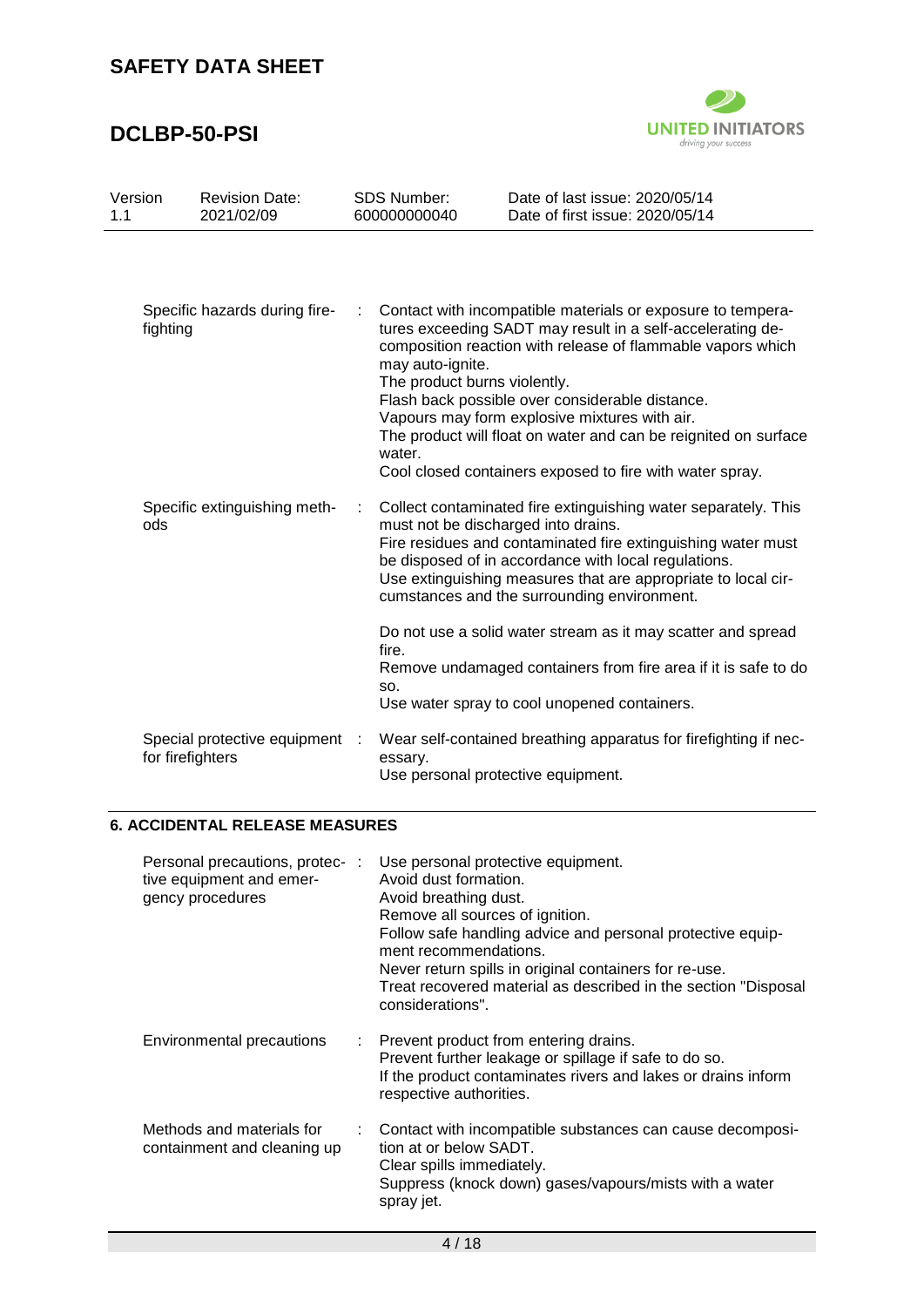

| Version<br>1.1 | <b>Revision Date:</b><br>2021/02/09                | <b>SDS Number:</b><br>600000000040                                                                                                                      | Date of last issue: 2020/05/14<br>Date of first issue: 2020/05/14                                                                                                                                                                                                                                                                                                                                                                                                                                                                                                                                                                                                                                                                         |
|----------------|----------------------------------------------------|---------------------------------------------------------------------------------------------------------------------------------------------------------|-------------------------------------------------------------------------------------------------------------------------------------------------------------------------------------------------------------------------------------------------------------------------------------------------------------------------------------------------------------------------------------------------------------------------------------------------------------------------------------------------------------------------------------------------------------------------------------------------------------------------------------------------------------------------------------------------------------------------------------------|
|                |                                                    | al, use plenty of water.                                                                                                                                | To clean the floor and all objects contaminated by this materi-<br>Soak up with inert absorbent material.<br>Isolate waste and do not reuse.<br>Non-sparking tools should be used.<br>Local or national regulations may apply to releases and dis-<br>posal of this material, as well as those materials and items<br>employed in the cleanup of releases. You will need to deter-<br>mine which regulations are applicable.                                                                                                                                                                                                                                                                                                              |
|                | <b>7. HANDLING AND STORAGE</b>                     |                                                                                                                                                         |                                                                                                                                                                                                                                                                                                                                                                                                                                                                                                                                                                                                                                                                                                                                           |
|                | <b>Handling</b>                                    |                                                                                                                                                         |                                                                                                                                                                                                                                                                                                                                                                                                                                                                                                                                                                                                                                                                                                                                           |
|                | <b>Technical measures</b>                          |                                                                                                                                                         | See Engineering measures under EXPOSURE<br>CONTROLS/PERSONAL PROTECTION section.                                                                                                                                                                                                                                                                                                                                                                                                                                                                                                                                                                                                                                                          |
|                | Advice on protection against<br>fire and explosion | Avoid dust formation.<br>÷<br>is formed.                                                                                                                | Provide appropriate exhaust ventilation at places where dust<br>Keep away from heat and sources of ignition.<br>Use only explosion-proof equipment.<br>Keep away from combustible material.                                                                                                                                                                                                                                                                                                                                                                                                                                                                                                                                               |
|                | Advice on safe handling                            | Do not swallow.<br>Do not breathe vapours/dust.<br>originally removed.<br>Avoid confinement.<br>plication area.<br>used.<br>Protect from contamination. | Avoid exposure - obtain special instructions before use.<br>Avoid contact with skin and eyes.<br>Take precautionary measures against static discharges.<br>Never return any product to the container from which it was<br>Provide sufficient air exchange and/or exhaust in work rooms.<br>Keep away from heat, hot surfaces, sparks, open flames and<br>other ignition sources. No smoking.<br>Smoking, eating and drinking should be prohibited in the ap-<br>Wash thoroughly after handling.<br>For personal protection see section 8.<br>Persons susceptible to skin sensitisation problems or asthma,<br>allergies, chronic or recurrent respiratory disease should not<br>be employed in any process in which this mixture is being |
|                | <b>Storage</b><br>Conditions for safe storage      |                                                                                                                                                         | Avoid impurities (e.g. rust, dust, ash), risk of decomposition.<br>Electrical installations / working materials must comply with<br>the technological safety standards.<br>Containers which are opened must be carefully resealed and                                                                                                                                                                                                                                                                                                                                                                                                                                                                                                     |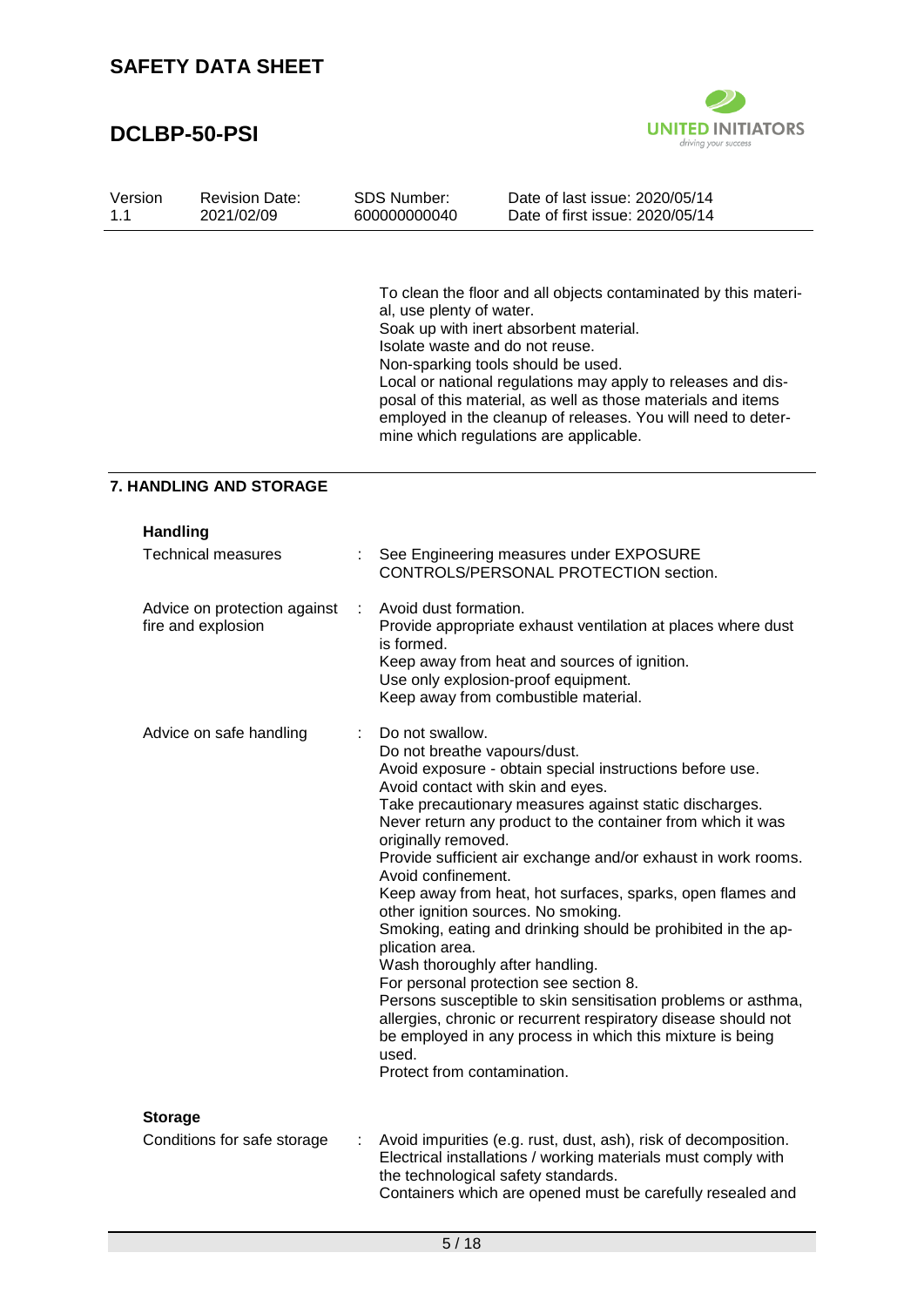# **DCLBP-50-PSI**



| Version<br>1.1 | <b>Revision Date:</b><br>2021/02/09              |    | <b>SDS Number:</b><br>600000000040                               | Date of last issue: 2020/05/14<br>Date of first issue: 2020/05/14                                                                 |
|----------------|--------------------------------------------------|----|------------------------------------------------------------------|-----------------------------------------------------------------------------------------------------------------------------------|
|                |                                                  |    | kept upright to prevent leakage.<br>Store in original container. | Keep containers tightly closed in a cool, well-ventilated place.<br>Store in accordance with the particular national regulations. |
|                | Materials to avoid                               |    | other reducing substances.                                       | Keep away from strong acids, bases, heavy metal salts and                                                                         |
|                | Recommended storage tem- : 5 - 30 °C<br>perature |    |                                                                  |                                                                                                                                   |
|                | Further information on stor-<br>age stability    | ÷. |                                                                  | No decomposition if stored normally.                                                                                              |

### **8. EXPOSURE CONTROLS/PERSONAL PROTECTION**

**Components with workplace control parameters**

| Contains no substances with occupational exposure limit values.      |                                                                                                                                                                                                                                                                                                                                                                                  |  |  |  |  |  |
|----------------------------------------------------------------------|----------------------------------------------------------------------------------------------------------------------------------------------------------------------------------------------------------------------------------------------------------------------------------------------------------------------------------------------------------------------------------|--|--|--|--|--|
| <b>Biological occupational exposure limits</b>                       |                                                                                                                                                                                                                                                                                                                                                                                  |  |  |  |  |  |
| Contains no substances with biological exposure indices.             |                                                                                                                                                                                                                                                                                                                                                                                  |  |  |  |  |  |
| <b>Engineering measures</b><br>÷.                                    | Minimize workplace exposure concentrations.                                                                                                                                                                                                                                                                                                                                      |  |  |  |  |  |
| Personal protective equipment                                        |                                                                                                                                                                                                                                                                                                                                                                                  |  |  |  |  |  |
| Respiratory protection                                               | : In the case of dust or aerosol formation use respirator with an<br>approved filter.                                                                                                                                                                                                                                                                                            |  |  |  |  |  |
| Filter type                                                          | Filter type P                                                                                                                                                                                                                                                                                                                                                                    |  |  |  |  |  |
| Hand protection<br>Material<br>Break through time<br>Glove thickness | Nitrile rubber<br>480 min<br>$0.2$ mm                                                                                                                                                                                                                                                                                                                                            |  |  |  |  |  |
| Remarks                                                              | Choose gloves to protect hands against chemicals depending<br>on the concentration and quantity of the hazardous sub-<br>stance and specific to place of work. For special applications,<br>we recommend clarifying the resistance to chemicals of the<br>aforementioned protective gloves with the glove manufactur-<br>er. Wash hands before breaks and at the end of workday. |  |  |  |  |  |
| Eye protection<br>÷                                                  | Tightly fitting safety goggles<br>Please wear suitable protective goggles. Also wear face pro-<br>tection if there is a splash hazard.<br>Ensure that eyewash stations and safety showers are close<br>to the workstation location.                                                                                                                                              |  |  |  |  |  |
| Skin and body protection                                             | Select appropriate protective clothing based on chemical                                                                                                                                                                                                                                                                                                                         |  |  |  |  |  |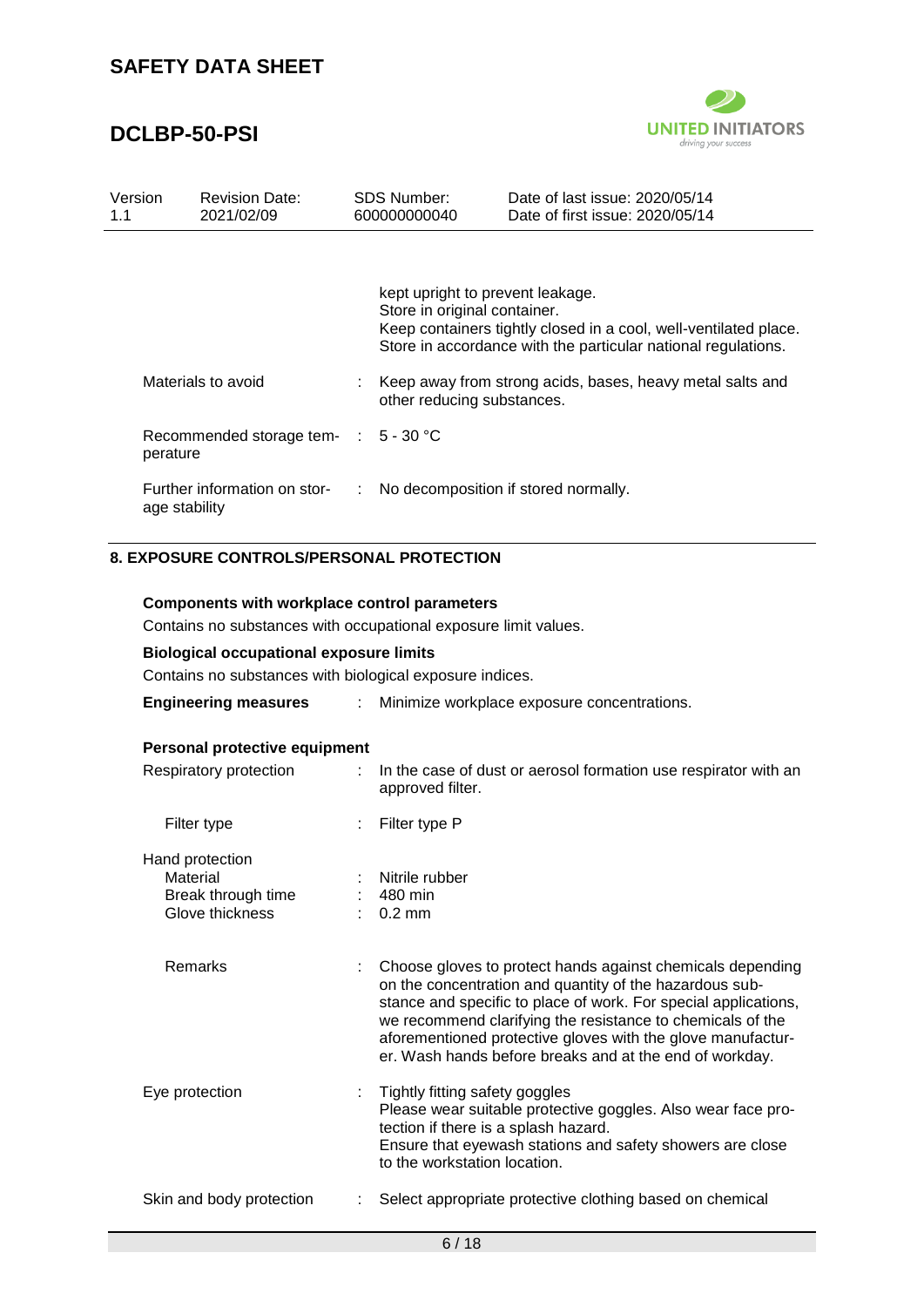

| Version<br>1.1 | <b>Revision Date:</b><br>2021/02/09                 |   | <b>SDS Number:</b><br>600000000040       | Date of last issue: 2020/05/14<br>Date of first issue: 2020/05/14                                                            |
|----------------|-----------------------------------------------------|---|------------------------------------------|------------------------------------------------------------------------------------------------------------------------------|
|                |                                                     |   | potential.                               | resistance data and an assessment of the local exposure                                                                      |
|                | Hygiene measures                                    | ÷ | When using do not smoke.<br>the product. | Keep away from food and drink.<br>When using do not eat or drink.<br>Wash hands before breaks and immediately after handling |
|                | 9. PHYSICAL AND CHEMICAL PROPERTIES                 |   |                                          |                                                                                                                              |
|                | Appearance                                          |   | paste                                    |                                                                                                                              |
|                | Colour                                              |   | white                                    |                                                                                                                              |
|                | Odour                                               |   | mild                                     |                                                                                                                              |
|                | <b>Odour Threshold</b>                              |   | No data available                        |                                                                                                                              |
| pH             |                                                     |   | No data available                        |                                                                                                                              |
|                | Melting point/range                                 |   | No data available                        |                                                                                                                              |
|                | Boiling point/boiling range                         |   |                                          | Decomposition: Decomposes below the boiling point.                                                                           |
|                | Flash point                                         |   | No data available                        |                                                                                                                              |
|                | Evaporation rate                                    |   | No data available                        |                                                                                                                              |
|                | Flammability (solid, gas)                           |   | Not applicable                           |                                                                                                                              |
|                | Self-ignition                                       |   |                                          | The substance or mixture is not classified as self heating.                                                                  |
|                | Upper explosion limit / Upper<br>flammability limit | ÷ | No data available                        |                                                                                                                              |
|                | Lower explosion limit / Lower<br>flammability limit | ÷ | No data available                        |                                                                                                                              |
|                | Vapour pressure                                     |   | < $0.00001$ hPa (25 °C)                  |                                                                                                                              |
|                | Relative vapour density                             |   | No data available                        |                                                                                                                              |
|                | Relative density                                    |   | 1.212 (20 $°C$ )                         |                                                                                                                              |
|                | Density                                             |   | 1.2 g/cm3 (20 $°C$ )                     |                                                                                                                              |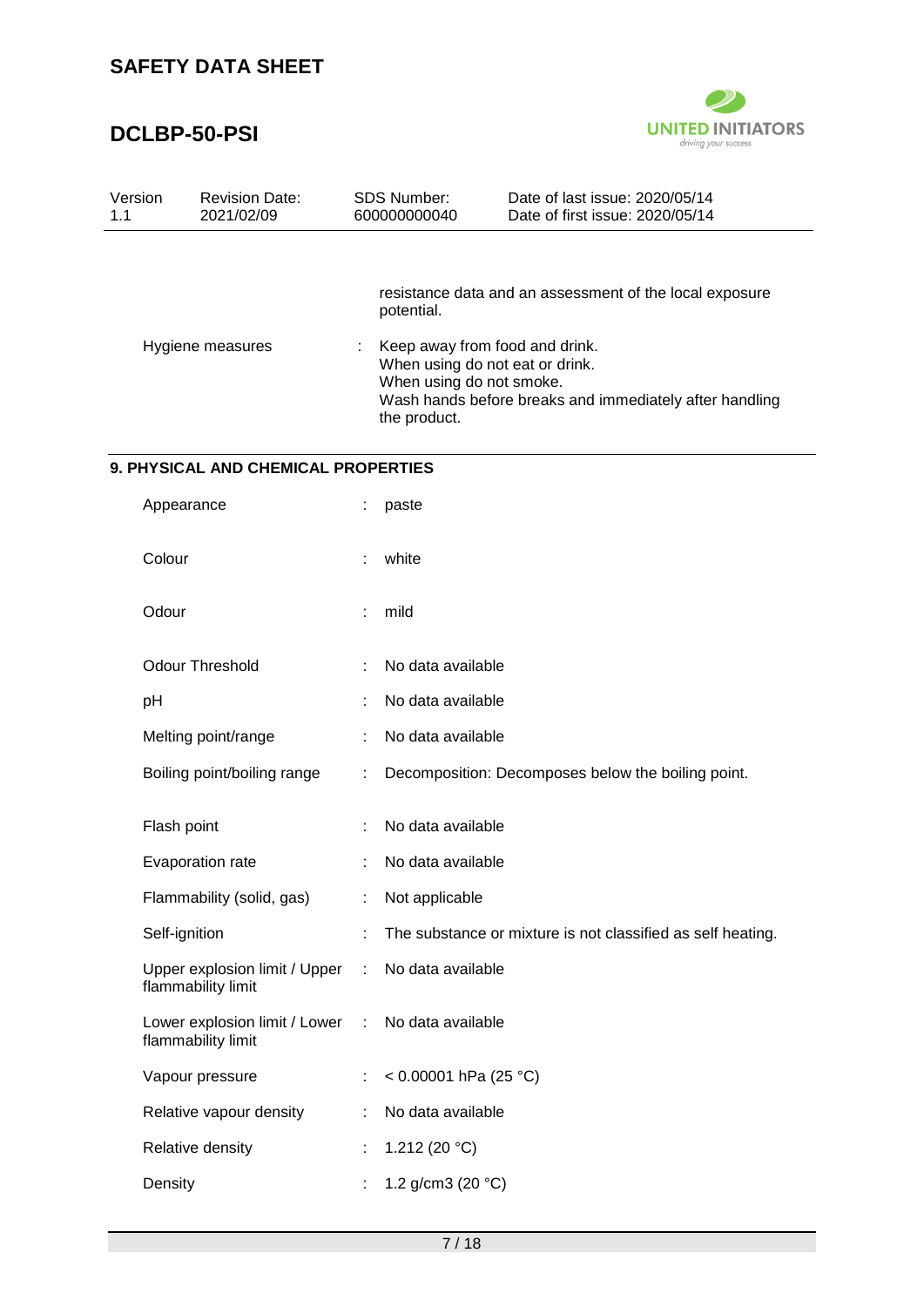# **DCLBP-50-PSI**



| Version<br>1.1                                          |                                  | <b>Revision Date:</b><br>2021/02/09                                                                                                                                                                  | <b>SDS Number:</b><br>600000000040                                                                                 | Date of last issue: 2020/05/14<br>Date of first issue: 2020/05/14 |  |
|---------------------------------------------------------|----------------------------------|------------------------------------------------------------------------------------------------------------------------------------------------------------------------------------------------------|--------------------------------------------------------------------------------------------------------------------|-------------------------------------------------------------------|--|
|                                                         | Solubility(ies)<br>octanol/water | Water solubility<br>Partition coefficient: n-                                                                                                                                                        | < 0.001 g/l insoluble $(20 °C)$<br>log Pow: 6 (20 °C)                                                              |                                                                   |  |
| Self-Accelerating decomposi-<br>tion temperature (SADT) |                                  | 60 °C<br>Method: UN-Test H.4<br>SADT-Self Accelerating Decomposition Temperature. Lowest<br>temperature at which the tested package size will undergo a<br>self-accelerating decomposition reaction. |                                                                                                                    |                                                                   |  |
|                                                         | Viscosity                        | Viscosity, dynamic                                                                                                                                                                                   | 4,000,000 mPa.s (20 °C)                                                                                            |                                                                   |  |
|                                                         |                                  | Viscosity, kinematic                                                                                                                                                                                 | No data available                                                                                                  |                                                                   |  |
|                                                         |                                  | <b>Explosive properties</b>                                                                                                                                                                          | Not explosive                                                                                                      |                                                                   |  |
| Oxidizing properties                                    |                                  | Organic peroxide                                                                                                                                                                                     | The substance or mixture is not classified as oxidizing.                                                           |                                                                   |  |
|                                                         |                                  | <b>10. STABILITY AND REACTIVITY</b>                                                                                                                                                                  |                                                                                                                    |                                                                   |  |
|                                                         | Reactivity                       |                                                                                                                                                                                                      |                                                                                                                    | Stable under recommended storage conditions.                      |  |
|                                                         |                                  | Chemical stability                                                                                                                                                                                   |                                                                                                                    | Stable under recommended storage conditions.                      |  |
|                                                         | tions                            | Possibility of hazardous reac-                                                                                                                                                                       | Contact with incompatible substances can cause decomposi-<br>tion at or below SADT.                                |                                                                   |  |
|                                                         |                                  | Conditions to avoid                                                                                                                                                                                  | Protect from contamination.<br>tion at or below SADT.<br>Heat, flames and sparks.<br>Avoid confinement.            | Contact with incompatible substances can cause decomposi-         |  |
|                                                         | Incompatible materials           |                                                                                                                                                                                                      | Accelerators, strong acids and bases, heavy metals and<br>heavy metal salts, reducing agents                       |                                                                   |  |
| Hazardous decomposition<br>products                     |                                  |                                                                                                                                                                                                      | Irritant, caustic, flammable, noxious/toxic gases and vapours<br>can develop in the case of fire and decomposition |                                                                   |  |

### **11. TOXICOLOGICAL INFORMATION**

Symptoms of Overexposure : None known.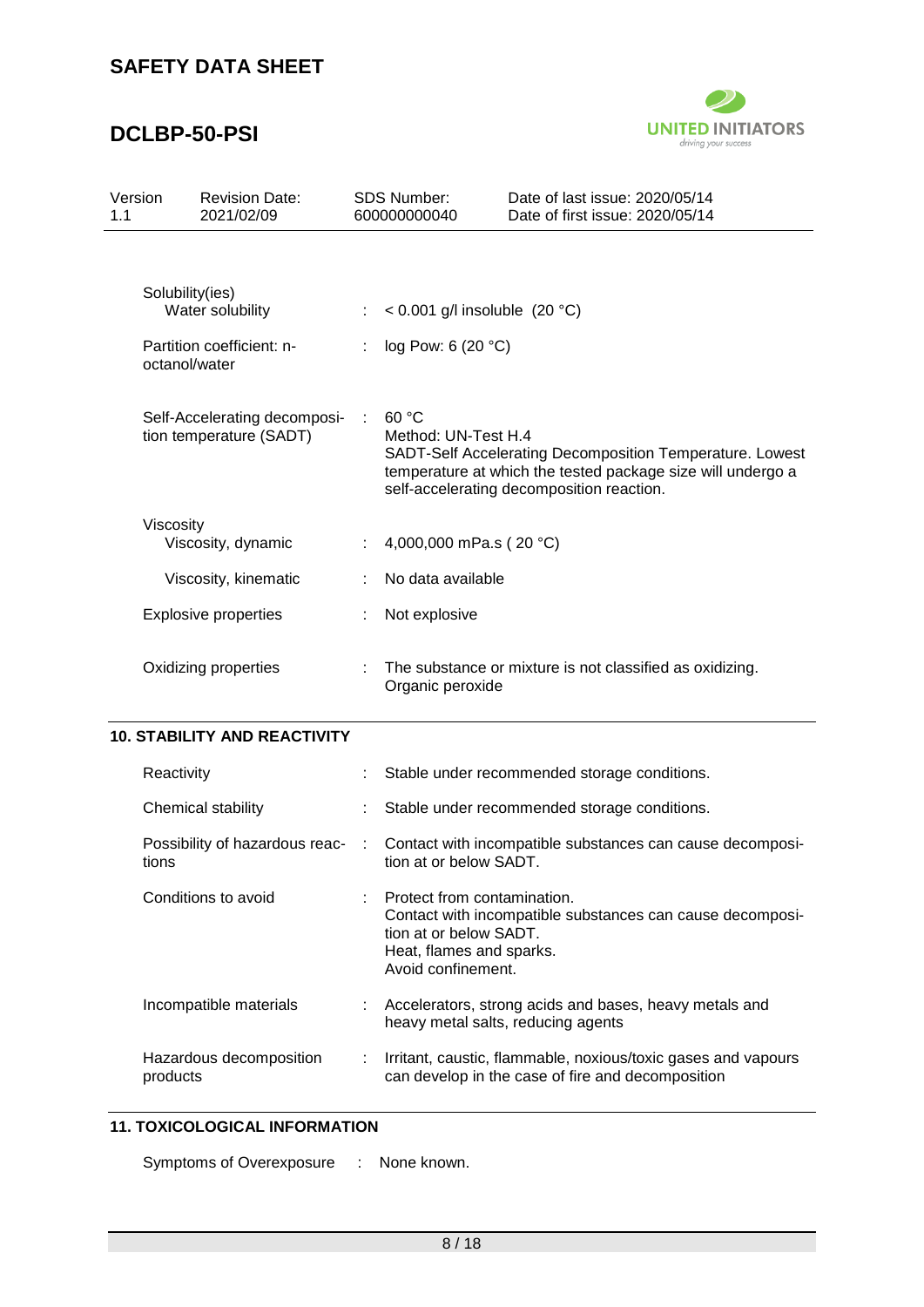

| Version<br>1.1   | <b>Revision Date:</b><br>2021/02/09                                     |    | <b>SDS Number:</b><br>600000000040                     | Date of last issue: 2020/05/14<br>Date of first issue: 2020/05/14                                         |  |  |  |  |  |
|------------------|-------------------------------------------------------------------------|----|--------------------------------------------------------|-----------------------------------------------------------------------------------------------------------|--|--|--|--|--|
|                  |                                                                         |    |                                                        |                                                                                                           |  |  |  |  |  |
|                  | <b>Acute toxicity</b><br>Not classified based on available information. |    |                                                        |                                                                                                           |  |  |  |  |  |
|                  | Components:                                                             |    |                                                        |                                                                                                           |  |  |  |  |  |
|                  | Bis-(2,4-dichlorobenzoyl) peroxide:                                     |    |                                                        |                                                                                                           |  |  |  |  |  |
|                  | Acute oral toxicity                                                     |    | LD50 (Rat): $> 2,000$ mg/kg<br>icity                   | Method: OECD Test Guideline 423<br>Assessment: The substance or mixture has no acute oral tox-            |  |  |  |  |  |
|                  | Acute dermal toxicity                                                   | ÷. | LD50 (Rabbit): $> 2,000$ mg/kg<br>toxicity             | Assessment: The substance or mixture has no acute dermal<br>Remarks: Based on data from similar materials |  |  |  |  |  |
|                  | <b>Skin corrosion/irritation</b>                                        |    |                                                        |                                                                                                           |  |  |  |  |  |
|                  | Causes mild skin irritation.                                            |    |                                                        |                                                                                                           |  |  |  |  |  |
| Product:         |                                                                         |    |                                                        |                                                                                                           |  |  |  |  |  |
| Species          |                                                                         |    | Rabbit                                                 |                                                                                                           |  |  |  |  |  |
| Method<br>Result |                                                                         |    | <b>OECD Test Guideline 404</b><br>Mild skin irritation |                                                                                                           |  |  |  |  |  |
|                  |                                                                         |    |                                                        |                                                                                                           |  |  |  |  |  |
| Remarks          |                                                                         |    | May cause skin irritation and/or dermatitis.           |                                                                                                           |  |  |  |  |  |
|                  | Components:                                                             |    |                                                        |                                                                                                           |  |  |  |  |  |
|                  | Bis-(2,4-dichlorobenzoyl) peroxide:                                     |    |                                                        |                                                                                                           |  |  |  |  |  |
| Species          |                                                                         |    | Rabbit                                                 |                                                                                                           |  |  |  |  |  |
| Method<br>Result |                                                                         |    | <b>OECD Test Guideline 404</b><br>Mild skin irritation |                                                                                                           |  |  |  |  |  |
|                  |                                                                         |    |                                                        |                                                                                                           |  |  |  |  |  |
| Remarks          |                                                                         |    |                                                        | May cause skin irritation and/or dermatitis.                                                              |  |  |  |  |  |
|                  | Serious eye damage/eye irritation                                       |    |                                                        |                                                                                                           |  |  |  |  |  |
|                  | Not classified based on available information.                          |    |                                                        |                                                                                                           |  |  |  |  |  |
| Product:         |                                                                         |    |                                                        |                                                                                                           |  |  |  |  |  |
| Species          |                                                                         |    | Rabbit                                                 |                                                                                                           |  |  |  |  |  |
| Result           |                                                                         |    | No eye irritation                                      |                                                                                                           |  |  |  |  |  |
| Method           |                                                                         |    | <b>OECD Test Guideline 437</b>                         |                                                                                                           |  |  |  |  |  |
| Remarks          |                                                                         |    | system.                                                | Product dust may be irritating to eyes, skin and respiratory                                              |  |  |  |  |  |
|                  | Components:                                                             |    |                                                        |                                                                                                           |  |  |  |  |  |
|                  |                                                                         |    |                                                        |                                                                                                           |  |  |  |  |  |

| Bis-(2,4-dichlorobenzoyl) peroxide: |          |
|-------------------------------------|----------|
| <b>Species</b>                      | : Rabbit |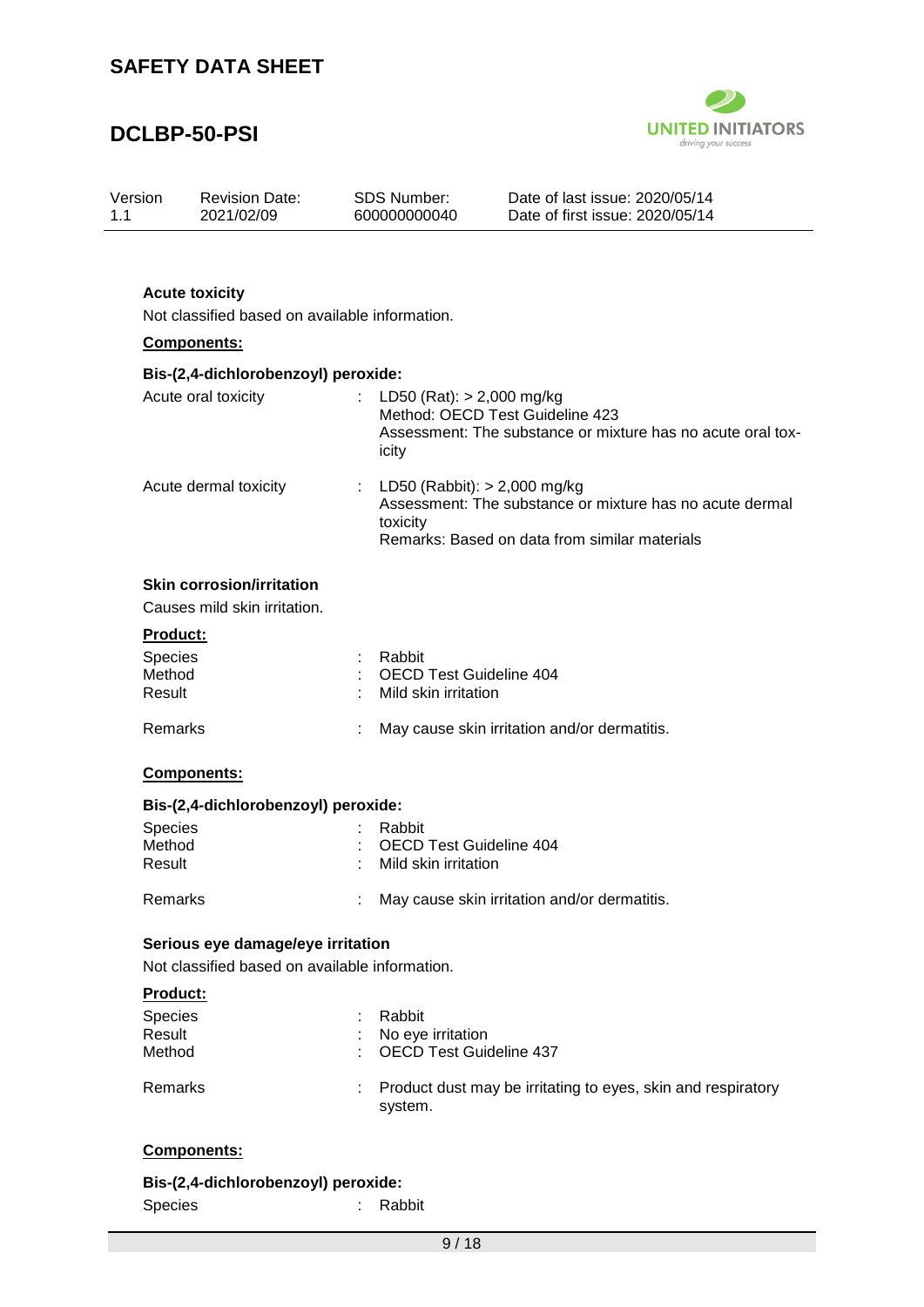

| Version<br>1.1   | <b>Revision Date:</b><br>2021/02/09                                                | <b>SDS Number:</b><br>600000000040                                         | Date of last issue: 2020/05/14<br>Date of first issue: 2020/05/14 |  |  |  |  |
|------------------|------------------------------------------------------------------------------------|----------------------------------------------------------------------------|-------------------------------------------------------------------|--|--|--|--|
|                  |                                                                                    |                                                                            |                                                                   |  |  |  |  |
| Result<br>Method |                                                                                    | No eye irritation                                                          | <b>OECD Test Guideline 437</b>                                    |  |  |  |  |
| Remarks          |                                                                                    | and the skin.                                                              | Vapours may cause irritation to the eyes, respiratory system      |  |  |  |  |
|                  | Respiratory or skin sensitisation                                                  |                                                                            |                                                                   |  |  |  |  |
|                  | <b>Skin sensitisation</b>                                                          |                                                                            |                                                                   |  |  |  |  |
|                  | May cause an allergic skin reaction.                                               |                                                                            |                                                                   |  |  |  |  |
|                  | <b>Respiratory sensitisation</b><br>Not classified based on available information. |                                                                            |                                                                   |  |  |  |  |
| <b>Product:</b>  |                                                                                    |                                                                            |                                                                   |  |  |  |  |
| Method<br>Result |                                                                                    |                                                                            | <b>OECD Test Guideline 429</b><br>Causes sensitisation.           |  |  |  |  |
| <b>Remarks</b>   |                                                                                    |                                                                            | Causes sensitisation.                                             |  |  |  |  |
|                  | Components:                                                                        |                                                                            |                                                                   |  |  |  |  |
|                  | Bis-(2,4-dichlorobenzoyl) peroxide:                                                |                                                                            |                                                                   |  |  |  |  |
| Method<br>Result |                                                                                    | <b>OECD Test Guideline 429</b><br>May cause sensitisation by skin contact. |                                                                   |  |  |  |  |
| Remarks          |                                                                                    |                                                                            | Causes sensitisation.                                             |  |  |  |  |
|                  | <b>Chronic toxicity</b>                                                            |                                                                            |                                                                   |  |  |  |  |
|                  | Germ cell mutagenicity                                                             |                                                                            |                                                                   |  |  |  |  |
|                  | Not classified based on available information.                                     |                                                                            |                                                                   |  |  |  |  |
| Product:         |                                                                                    |                                                                            |                                                                   |  |  |  |  |
|                  | Genotoxicity in vitro                                                              | Result: negative                                                           | Method: OECD Test Guideline 476                                   |  |  |  |  |
|                  |                                                                                    | Result: negative                                                           | Method: OECD Test Guideline 487                                   |  |  |  |  |
|                  | Genotoxicity in vivo                                                               | $\mathcal{L}^{\text{max}}$                                                 | Remarks: No data available                                        |  |  |  |  |
|                  | Components:                                                                        |                                                                            |                                                                   |  |  |  |  |
|                  | Bis-(2,4-dichlorobenzoyl) peroxide:                                                |                                                                            |                                                                   |  |  |  |  |
|                  | Genotoxicity in vitro                                                              | Result: negative                                                           | Method: OECD Test Guideline 476                                   |  |  |  |  |
|                  |                                                                                    | Result: negative                                                           | Method: OECD Test Guideline 487                                   |  |  |  |  |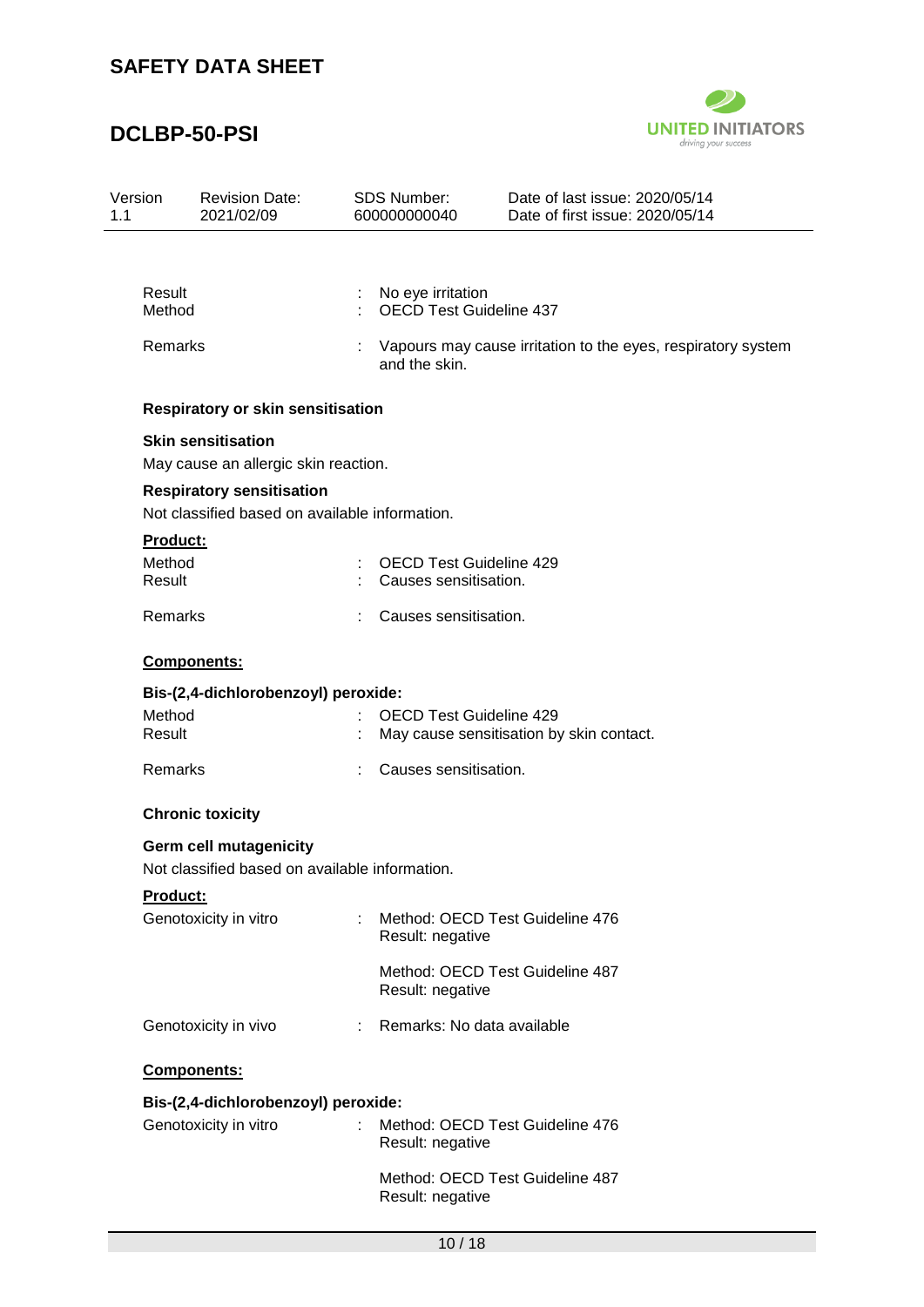

| Version<br>1.1      | <b>Revision Date:</b><br>2021/02/09                                       |   | <b>SDS Number:</b><br>600000000040 | Date of last issue: 2020/05/14<br>Date of first issue: 2020/05/14                                                           |
|---------------------|---------------------------------------------------------------------------|---|------------------------------------|-----------------------------------------------------------------------------------------------------------------------------|
|                     |                                                                           |   |                                    |                                                                                                                             |
|                     | Genotoxicity in vivo                                                      |   | Remarks: No data available         |                                                                                                                             |
|                     | Carcinogenicity<br>Not classified based on available information.         |   |                                    |                                                                                                                             |
| Product:<br>Remarks |                                                                           |   |                                    | This information is not available.                                                                                          |
|                     | <b>Reproductive toxicity</b><br>May damage fertility or the unborn child. |   |                                    |                                                                                                                             |
| <b>Product:</b>     |                                                                           |   |                                    |                                                                                                                             |
|                     | Effects on fertility                                                      |   | Dose: 1000 mg/kg bw/d              | Species: Rat, male and female<br>Symptoms: male reproductive effects<br>Target Organs: male reproductive organs             |
|                     |                                                                           |   | Dose: 300 mg/kg bw/d               | Species: Rat, male and female<br>Symptoms: male reproductive effects<br>Target Organs: male reproductive organs             |
| sessment            | Reproductive toxicity - As-                                               | ÷ |                                    | Clear evidence of adverse effects on sexual function and fertil-<br>ity, and/or on development, based on animal experiments |
|                     | Components:                                                               |   |                                    |                                                                                                                             |
|                     | Bis-(2,4-dichlorobenzoyl) peroxide:                                       |   |                                    |                                                                                                                             |
|                     | Effects on fertility                                                      |   | Dose: 1000 mg/kg bw/d              | Species: Rat, male and female<br>Symptoms: male reproductive effects<br>Target Organs: male reproductive organs             |
|                     |                                                                           |   | Dose: 300 mg/kg bw/d               | Species: Rat, male and female<br>Symptoms: male reproductive effects<br>Target Organs: male reproductive organs             |
| sessment            | Reproductive toxicity - As-                                               |   |                                    | Clear evidence of adverse effects on sexual function and fertil-<br>ity, and/or on development, based on animal experiments |
|                     | <b>STOT - single exposure</b>                                             |   |                                    |                                                                                                                             |
|                     | Not classified based on available information.                            |   |                                    |                                                                                                                             |
| Product:            |                                                                           |   |                                    |                                                                                                                             |
| Remarks             |                                                                           |   | No data available                  |                                                                                                                             |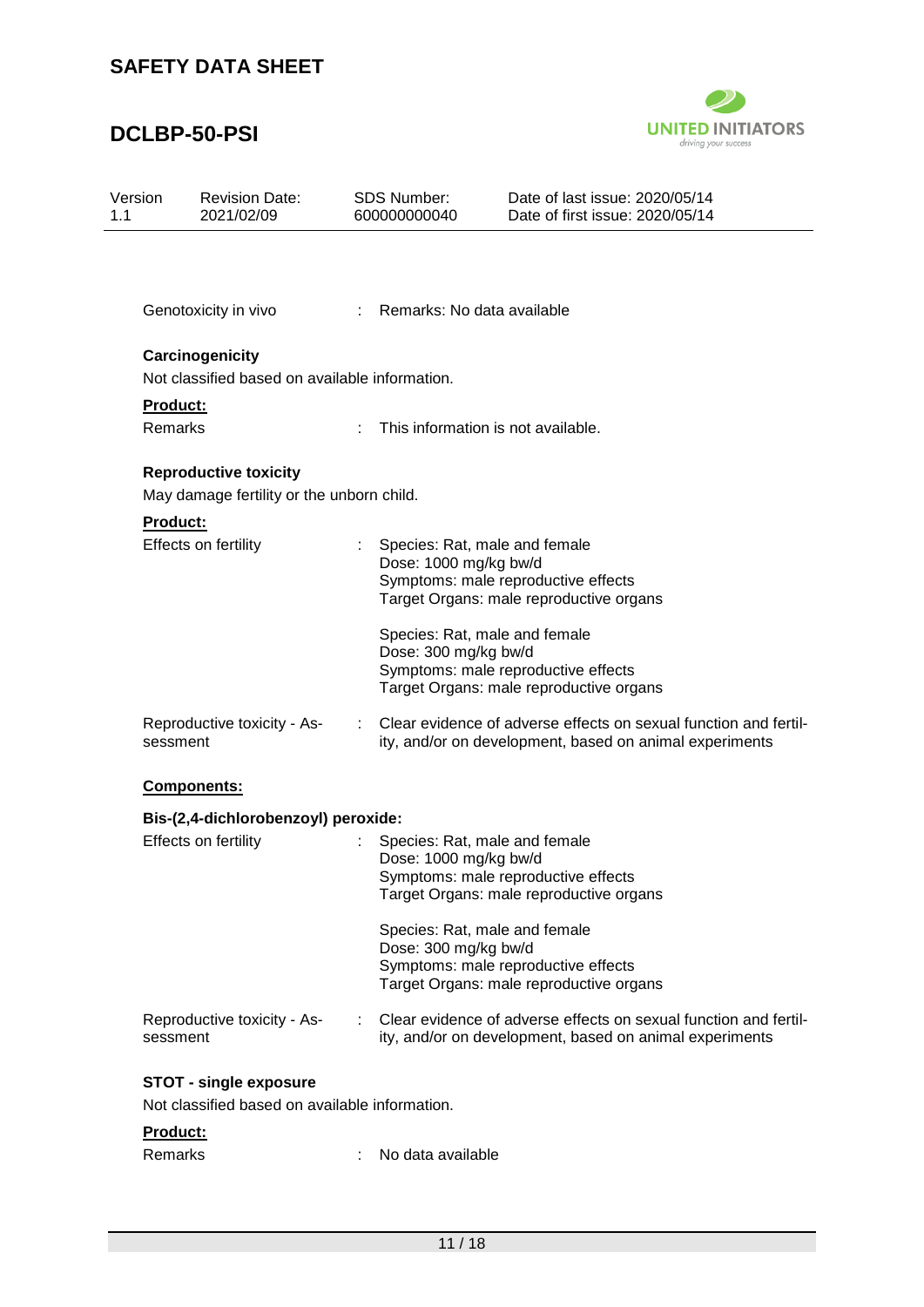## **DCLBP-50-PSI**



| Version | <b>Revision Date:</b> | SDS Number:  | Date of last issue: 2020/05/14  |
|---------|-----------------------|--------------|---------------------------------|
| 1.1     | 2021/02/09            | 600000000040 | Date of first issue: 2020/05/14 |

#### **STOT - repeated exposure**

Not classified based on available information.

#### **Product:**

Remarks : No data available

#### **Components:**

#### **Bis-(2,4-dichlorobenzoyl) peroxide:**

| Exposure routes      | : Oral                   |
|----------------------|--------------------------|
| <b>Target Organs</b> | male reproductive organs |

#### **Repeated dose toxicity**

#### **Product:**

| <b>Species</b>           |   | Rat                       |
|--------------------------|---|---------------------------|
|                          |   | $: 300$ mg/kg             |
| Exposure time            |   | : 28d                     |
| <b>Species</b>           |   | – Rat                     |
| <b>Application Route</b> | t | Oral                      |
| Exposure time            |   | 90 d                      |
| Method                   |   | : OECD Test Guideline 408 |

#### **Components:**

#### **Bis-(2,4-dichlorobenzoyl) peroxide:**

| <b>Species</b><br>Exposure time                                       | Rat<br>$: 300$ mg/kg<br>: 28d                   |
|-----------------------------------------------------------------------|-------------------------------------------------|
| <b>Species</b><br><b>Application Route</b><br>Exposure time<br>Method | Rat<br>Oral<br>90d<br>: OECD Test Guideline 408 |

#### **Aspiration toxicity**

Not classified based on available information.

#### **Product:**

No data available

#### **Further information**

#### **Product:**

Remarks : No data available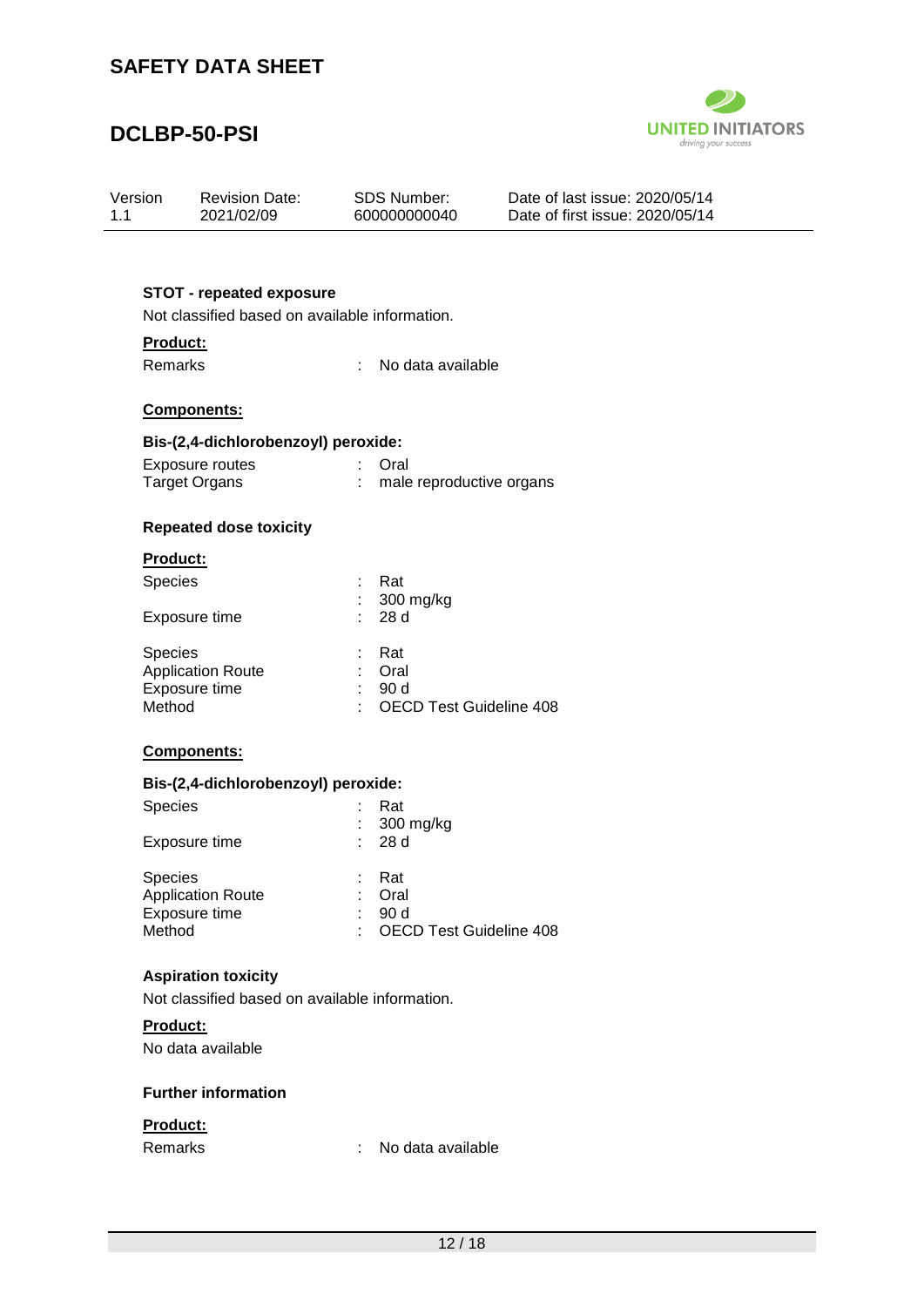# **DCLBP-50-PSI**



| Version | <b>Revision Date:</b> | SDS Number:  | Date of last issue: 2020/05/14  |
|---------|-----------------------|--------------|---------------------------------|
| 11      | 2021/02/09            | 600000000040 | Date of first issue: 2020/05/14 |

#### **Components:**

| Bis-(2,4-dichlorobenzoyl) peroxide: |                   |
|-------------------------------------|-------------------|
| Remarks                             | No data available |

#### **12. ECOLOGICAL INFORMATION**

#### **Ecotoxicity**

| Toxicity to fish                                         |   | LC50 (Poecilia reticulata (guppy)): > 1,000 mg/l<br>Exposure time: 96 h<br>Method: OECD Test Guideline 203                                                 |
|----------------------------------------------------------|---|------------------------------------------------------------------------------------------------------------------------------------------------------------|
| Toxicity to daphnia and other :<br>aquatic invertebrates |   | EC50 (Daphnia magna (Water flea)): > 100 mg/l<br>Method: OECD Test Guideline 202                                                                           |
| Toxicity to algae/aquatic<br>plants                      | ÷ | EC50 (Pseudokirchneriella subcapitata (green algae)): > 100<br>mg/l<br>Method: OECD Test Guideline 201                                                     |
|                                                          |   | NOEC (Pseudokirchneriella subcapitata (green algae)): < 100<br>mg/l<br>Method: OECD Test Guideline 201                                                     |
| Toxicity to microorganisms                               |   | EC10: 500 - 1,000 mg/l<br>Exposure time: 0.5 h<br>Method: OECD Test Guideline 209                                                                          |
| <b>Ecotoxicology Assessment</b>                          |   |                                                                                                                                                            |
| Acute aquatic toxicity                                   | ÷ | This product has no known ecotoxicological effects.                                                                                                        |
| Chronic aquatic toxicity                                 |   | This product has no known ecotoxicological effects.                                                                                                        |
| Components:                                              |   |                                                                                                                                                            |
| Bis-(2,4-dichlorobenzoyl) peroxide:                      |   |                                                                                                                                                            |
| Toxicity to fish                                         |   | LC50 (Poecilia reticulata (guppy)): > 1,000 mg/l<br>Exposure time: 96 h<br>Method: OECD Test Guideline 203                                                 |
| Toxicity to daphnia and other :<br>aquatic invertebrates |   | EC50 (Daphnia magna (Water flea)): > 100 mg/l<br>Exposure time: 48 h<br>Method: OECD Test Guideline 202<br>Remarks: No toxicity at the limit of solubility |
| Toxicity to algae/aquatic<br>plants                      | ÷ | EC50 (Pseudokirchneriella subcapitata (green algae)): > 100<br>mg/l<br>Exposure time: 72 h                                                                 |
|                                                          |   | 13/18                                                                                                                                                      |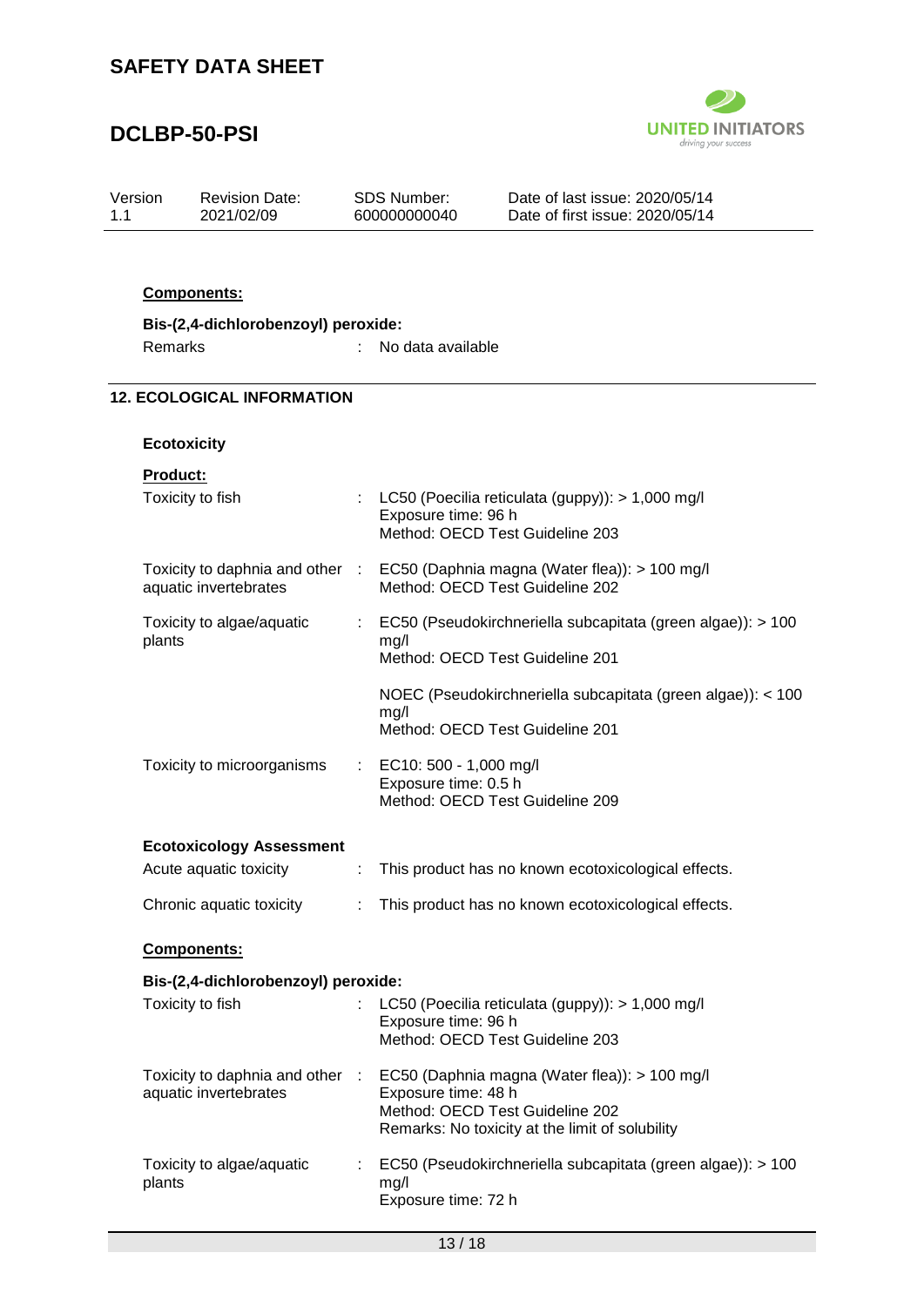

| Version                   | <b>Revision Date:</b><br>2021/02/09              |                                                                                                                                                                                                                                                                                                                                                                                                                               | SDS Number:<br>600000000040                  | Date of last issue: 2020/05/14<br>Date of first issue: 2020/05/14                              |
|---------------------------|--------------------------------------------------|-------------------------------------------------------------------------------------------------------------------------------------------------------------------------------------------------------------------------------------------------------------------------------------------------------------------------------------------------------------------------------------------------------------------------------|----------------------------------------------|------------------------------------------------------------------------------------------------|
|                           |                                                  |                                                                                                                                                                                                                                                                                                                                                                                                                               |                                              |                                                                                                |
|                           |                                                  |                                                                                                                                                                                                                                                                                                                                                                                                                               |                                              | Method: OECD Test Guideline 201                                                                |
|                           |                                                  |                                                                                                                                                                                                                                                                                                                                                                                                                               | mg/l<br>Exposure time: 72 h                  | NOEC (Pseudokirchneriella subcapitata (green algae)): > 100<br>Method: OECD Test Guideline 201 |
|                           | Toxicity to microorganisms                       |                                                                                                                                                                                                                                                                                                                                                                                                                               | $EC10: < 1,000$ mg/l<br>Exposure time: 0.5 h | Method: OECD Test Guideline 209                                                                |
|                           | <b>Ecotoxicology Assessment</b>                  |                                                                                                                                                                                                                                                                                                                                                                                                                               |                                              |                                                                                                |
|                           | Acute aquatic toxicity                           | ÷                                                                                                                                                                                                                                                                                                                                                                                                                             |                                              | This product has no known ecotoxicological effects.                                            |
|                           | Chronic aquatic toxicity                         | ÷                                                                                                                                                                                                                                                                                                                                                                                                                             |                                              | This product has no known ecotoxicological effects.                                            |
|                           | <b>Persistence and degradability</b>             |                                                                                                                                                                                                                                                                                                                                                                                                                               |                                              |                                                                                                |
| Product:                  |                                                  |                                                                                                                                                                                                                                                                                                                                                                                                                               |                                              |                                                                                                |
|                           | Biodegradability                                 | ÷.                                                                                                                                                                                                                                                                                                                                                                                                                            | Result: Biodegradable                        | Method: OECD Test Guideline 301D                                                               |
|                           | Components:                                      |                                                                                                                                                                                                                                                                                                                                                                                                                               |                                              |                                                                                                |
|                           | Bis-(2,4-dichlorobenzoyl) peroxide:              |                                                                                                                                                                                                                                                                                                                                                                                                                               |                                              |                                                                                                |
|                           | Biodegradability                                 | ÷                                                                                                                                                                                                                                                                                                                                                                                                                             | Result: Biodegradable                        | Method: OECD Test Guideline 301D                                                               |
|                           | <b>Bioaccumulative potential</b>                 |                                                                                                                                                                                                                                                                                                                                                                                                                               |                                              |                                                                                                |
|                           | <b>Components:</b>                               |                                                                                                                                                                                                                                                                                                                                                                                                                               |                                              |                                                                                                |
|                           | Bis-(2,4-dichlorobenzoyl) peroxide:              |                                                                                                                                                                                                                                                                                                                                                                                                                               |                                              |                                                                                                |
|                           | Partition coefficient: n-<br>octanol/water       | ÷.                                                                                                                                                                                                                                                                                                                                                                                                                            | log Pow: 6 (20 °C)                           |                                                                                                |
|                           | <b>Mobility in soil</b>                          |                                                                                                                                                                                                                                                                                                                                                                                                                               |                                              |                                                                                                |
|                           | No data available                                |                                                                                                                                                                                                                                                                                                                                                                                                                               |                                              |                                                                                                |
|                           | <b>Other adverse effects</b>                     |                                                                                                                                                                                                                                                                                                                                                                                                                               |                                              |                                                                                                |
| <b>Product:</b><br>mation | Additional ecological infor- : No data available |                                                                                                                                                                                                                                                                                                                                                                                                                               |                                              |                                                                                                |
|                           | Components:                                      |                                                                                                                                                                                                                                                                                                                                                                                                                               |                                              |                                                                                                |
|                           | Bis-(2,4-dichlorobenzoyl) peroxide:              |                                                                                                                                                                                                                                                                                                                                                                                                                               |                                              |                                                                                                |
|                           | Additional ecological infor-                     | $\mathcal{I}^{\mathcal{I}^{\mathcal{I}^{\mathcal{I}^{\mathcal{I}^{\mathcal{I}^{\mathcal{I}^{\mathcal{I}^{\mathcal{I}^{\mathcal{I}^{\mathcal{I}^{\mathcal{I}^{\mathcal{I}^{\mathcal{I}^{\mathcal{I}^{\mathcal{I}^{\mathcal{I}^{\mathcal{I}^{\mathcal{I}^{\mathcal{I}^{\mathcal{I}^{\mathcal{I}^{\mathcal{I}^{\mathcal{I}^{\mathcal{I}^{\mathcal{I}^{\mathcal{I}^{\mathcal{I}^{\mathcal{I}^{\mathcal{I}^{\mathcal{I}^{\mathcal$ | No data available                            |                                                                                                |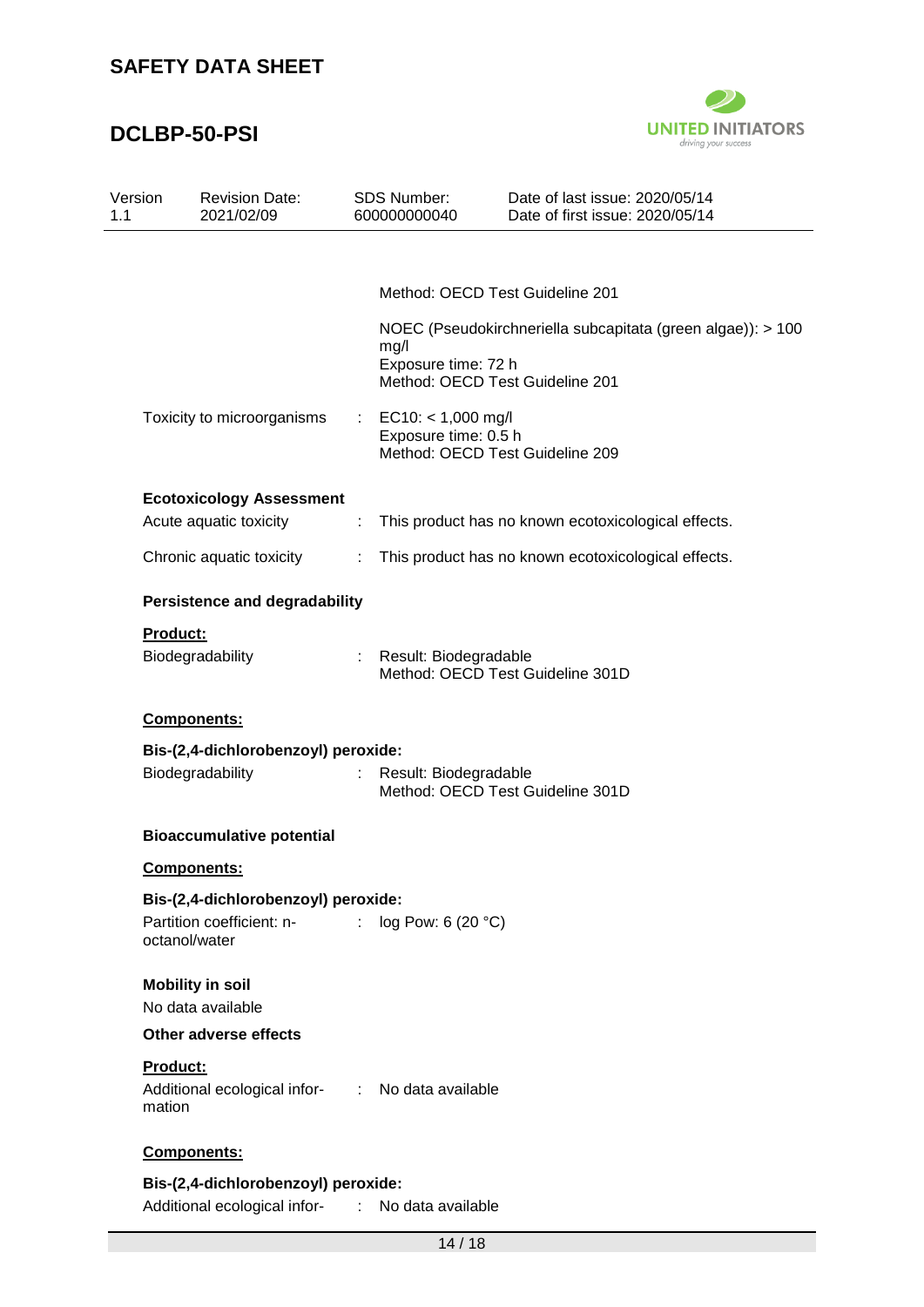## **DCLBP-50-PSI**



Version 1.1 Revision Date: 2021/02/09

SDS Number: 600000000040 Date of last issue: 2020/05/14 Date of first issue: 2020/05/14

mation

#### **13. DISPOSAL CONSIDERATIONS**

| <b>Disposal methods</b> |                                                                                                                                                                                                                                         |
|-------------------------|-----------------------------------------------------------------------------------------------------------------------------------------------------------------------------------------------------------------------------------------|
| Waste from residues     | : The product should not be allowed to enter drains, water<br>courses or the soil.<br>Do not contaminate ponds, waterways or ditches with chemi-<br>cal or used container.<br>Dispose of wastes in an approved waste disposal facility. |
| Contaminated packaging  | : Empty remaining contents.<br>Dispose of as unused product.<br>Do not re-use empty containers.<br>Do not burn, or use a cutting torch on, the empty drum.<br>Dispose of in accordance with local regulations.                          |

#### **14. TRANSPORT INFORMATION**

#### **International Regulations**

| <b>UNRTDG</b><br>UN number                    | ÷ | <b>UN 3106</b>                                                        |
|-----------------------------------------------|---|-----------------------------------------------------------------------|
| Proper shipping name                          |   | : ORGANIC PEROXIDE TYPE D, SOLID<br>(DI-2,4-DICHLOROBENZOYL PEROXIDE) |
| Class                                         |   | 5.2                                                                   |
| Packing group                                 |   | Not assigned by regulation                                            |
| Labels                                        |   | 5.2                                                                   |
| <b>IATA-DGR</b>                               |   |                                                                       |
| UN/ID No.                                     |   | <b>UN 3106</b>                                                        |
| Proper shipping name                          |   | : Organic peroxide type D, solid<br>(Di-2,4-dichlorobenzoyl peroxide) |
| Class                                         |   | 5.2                                                                   |
| Packing group                                 |   | Not assigned by regulation                                            |
| Labels                                        |   | Organic Peroxides, Keep Away From Heat                                |
| Packing instruction (cargo<br>aircraft)       |   | 570                                                                   |
| Packing instruction (passen-<br>ger aircraft) |   | 570                                                                   |
| <b>IMDG-Code</b>                              |   |                                                                       |
| UN number                                     |   | <b>UN 3106</b>                                                        |
| Proper shipping name                          |   | ORGANIC PEROXIDE TYPE D, SOLID                                        |
|                                               |   | (DI-2,4-DICHLOROBENZOYL PEROXIDE)                                     |
| Class                                         |   | 5.2                                                                   |
| Packing group                                 |   | Not assigned by regulation                                            |
| Labels                                        |   | 5.2                                                                   |
| EmS Code                                      |   | $F-J$ , S-R                                                           |
| Marine pollutant                              |   | no                                                                    |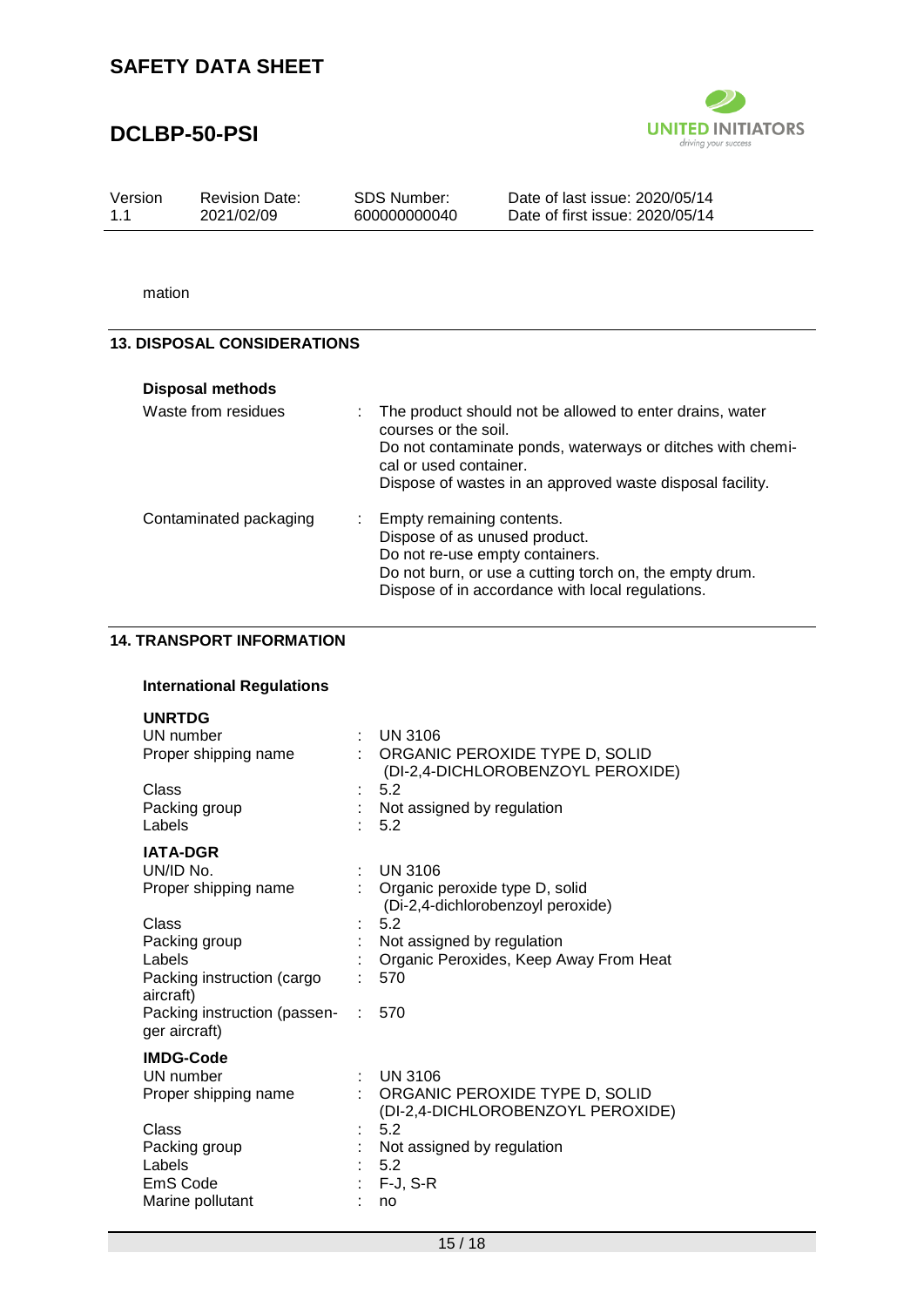# **DCLBP-50-PSI**



| Version | <b>Revision Date:</b> | SDS Number:  | Date of last issue: 2020/05/14  |
|---------|-----------------------|--------------|---------------------------------|
| 1.1     | 2021/02/09            | 600000000040 | Date of first issue: 2020/05/14 |

#### **Transport in bulk according to Annex II of MARPOL 73/78 and the IBC Code**

Not applicable for product as supplied.

#### **Special precautions for user**

The transport classification(s) provided herein are for informational purposes only, and solely based upon the properties of the unpackaged material as it is described within this Safety Data Sheet. Transportation classifications may vary by mode of transportation, package sizes, and variations in regional or country regulations.

#### **15. REGULATORY INFORMATION**

#### **National regulatory information**

Gefahrgruppe nach § 3 BGV B4: II (German regulatory requirements) Regulations on Occupational Safety and Health Facilities Standards for the Storage, Cleanup, Handling and Disposal of Industrial Waste Regulations on Labelling and Hazard Communication of Hazardous Chemicals Rules on Road Traffic Safety Establishment Standards and Safety Control Regulations for Manufacturing, Storing, Processing Public Hazardous Substances and Flammable Pressurized Gases Places: Quantity subject to control

| The components of this product are reported in the following inventories: |    |                                                          |  |  |
|---------------------------------------------------------------------------|----|----------------------------------------------------------|--|--|
| TCSI (TW)                                                                 |    | : On the inventory, or in compliance with the inventory  |  |  |
| TSCA (US)                                                                 |    | : All substances listed as active on the TSCA inventory  |  |  |
| AICS (AU)                                                                 |    | On the inventory, or in compliance with the inventory    |  |  |
| DSL (CA)                                                                  |    | : All components of this product are on the Canadian DSL |  |  |
| KECI (KR)                                                                 |    | : On the inventory, or in compliance with the inventory  |  |  |
| PICCS (PH)                                                                | t. | On the inventory, or in compliance with the inventory    |  |  |
| IECSC (CN)                                                                | ÷. | On the inventory, or in compliance with the inventory    |  |  |

#### **16. OTHER INFORMATION**

#### **Further information**

| Sources of key data used to<br>compile the Safety Data<br>Sheet |   | Internal technical data, data from raw material SDSs, OECD<br>eChem Portal search results and European Chemicals Agen-<br>cy, http://echa.europa.eu/ |
|-----------------------------------------------------------------|---|------------------------------------------------------------------------------------------------------------------------------------------------------|
| Responsible Department                                          | ÷ |                                                                                                                                                      |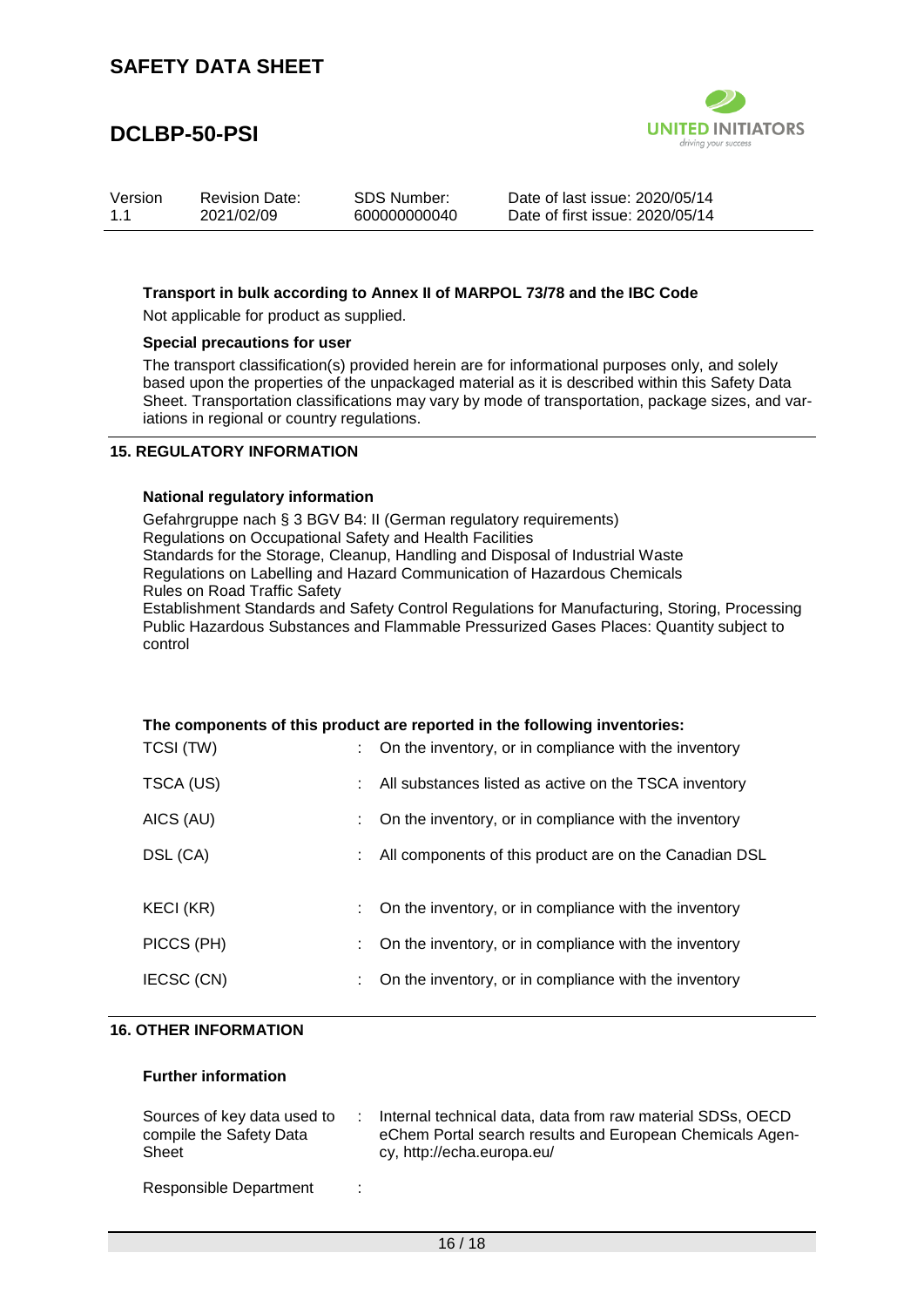## **DCLBP-50-PSI**



| Version<br>1.1 | <b>Revision Date:</b><br>2021/02/09 |   | SDS Number:<br>600000000040 | Date of last issue: 2020/05/14<br>Date of first issue: 2020/05/14                                                                                                                                                                   |
|----------------|-------------------------------------|---|-----------------------------|-------------------------------------------------------------------------------------------------------------------------------------------------------------------------------------------------------------------------------------|
|                |                                     |   |                             |                                                                                                                                                                                                                                     |
|                | Prepared by                         | ٠ |                             |                                                                                                                                                                                                                                     |
|                | <b>Revision Date</b>                |   | 2021/02/09                  |                                                                                                                                                                                                                                     |
|                | Other information                   | ÷ | uct specification.          | This safety datasheet only contains information relating to<br>safety and does not replace any product information or prod-<br>These safety instructions also apply to empty packaging which<br>may still contain product residues. |
|                | Date format                         |   | yyyy/mm/dd                  |                                                                                                                                                                                                                                     |

#### **Full text of other abbreviations**

AICS - Australian Inventory of Chemical Substances; AIIC - Australian Inventory of Industrial Chemicals; ANTT - National Agency for Transport by Land of Brazil; ASTM - American Society for the Testing of Materials; bw - Body weight; CMR - Carcinogen, Mutagen or Reproductive Toxicant; DIN - Standard of the German Institute for Standardisation; DSL - Domestic Substances List (Canada); ECx - Concentration associated with x% response; ELx - Loading rate associated with x% response; EmS - Emergency Schedule; ENCS - Existing and New Chemical Substances (Japan); ErCx - Concentration associated with x% growth rate response; ERG - Emergency Response Guide; GHS - Globally Harmonized System; GLP - Good Laboratory Practice; IARC - International Agency for Research on Cancer; IATA - International Air Transport Association; IBC - International Code for the Construction and Equipment of Ships carrying Dangerous Chemicals in Bulk; IC50 - Half maximal inhibitory concentration; ICAO - International Civil Aviation Organization; IECSC - Inventory of Existing Chemical Substances in China; IMDG - International Maritime Dangerous Goods; IMO - International Maritime Organization; ISHL - Industrial Safety and Health Law (Japan); ISO - International Organisation for Standardization; KECI - Korea Existing Chemicals Inventory; LC50 - Lethal Concentration to 50 % of a test population; LD50 - Lethal Dose to 50% of a test population (Median Lethal Dose); MARPOL - International Convention for the Prevention of Pollution from Ships; n.o.s. - Not Otherwise Specified; Nch - Chilean Norm; NO(A)EC - No Observed (Adverse) Effect Concentration; NO(A)EL - No Observed (Adverse) Effect Level; NOELR - No Observable Effect Loading Rate; NOM - Official Mexican Norm; NTP - National Toxicology Program; NZIoC - New Zealand Inventory of Chemicals; OECD - Organization for Economic Co-operation and Development; OPPTS - Office of Chemical Safety and Pollution Prevention; PBT - Persistent, Bioaccumulative and Toxic substance; PICCS - Philippines Inventory of Chemicals and Chemical Substances; (Q)SAR - (Quantitative) Structure Activity Relationship; REACH - Regulation (EC) No 1907/2006 of the European Parliament and of the Council concerning the Registration, Evaluation, Authorisation and Restriction of Chemicals; SADT - Self-Accelerating Decomposition Temperature; SDS - Safety Data Sheet; TCSI - Taiwan Chemical Substance Inventory; TDG - Transportation of Dangerous Goods; TSCA - Toxic Substances Control Act (United States); UN - United Nations; UNRTDG - United Nations Recommendations on the Transport of Dangerous Goods; vPvB - Very Persistent and Very Bioaccumulative; WHMIS - Workplace Hazardous Materials Information System

The information provided in this Safety Data Sheet is correct to the best of our knowledge, information and belief at the date of its publication. The information given is designed only as a guidance for safe handling, use, processing, storage, transportation, disposal and release and is not to be considered a warranty or quality specification. The information relates only to the specific